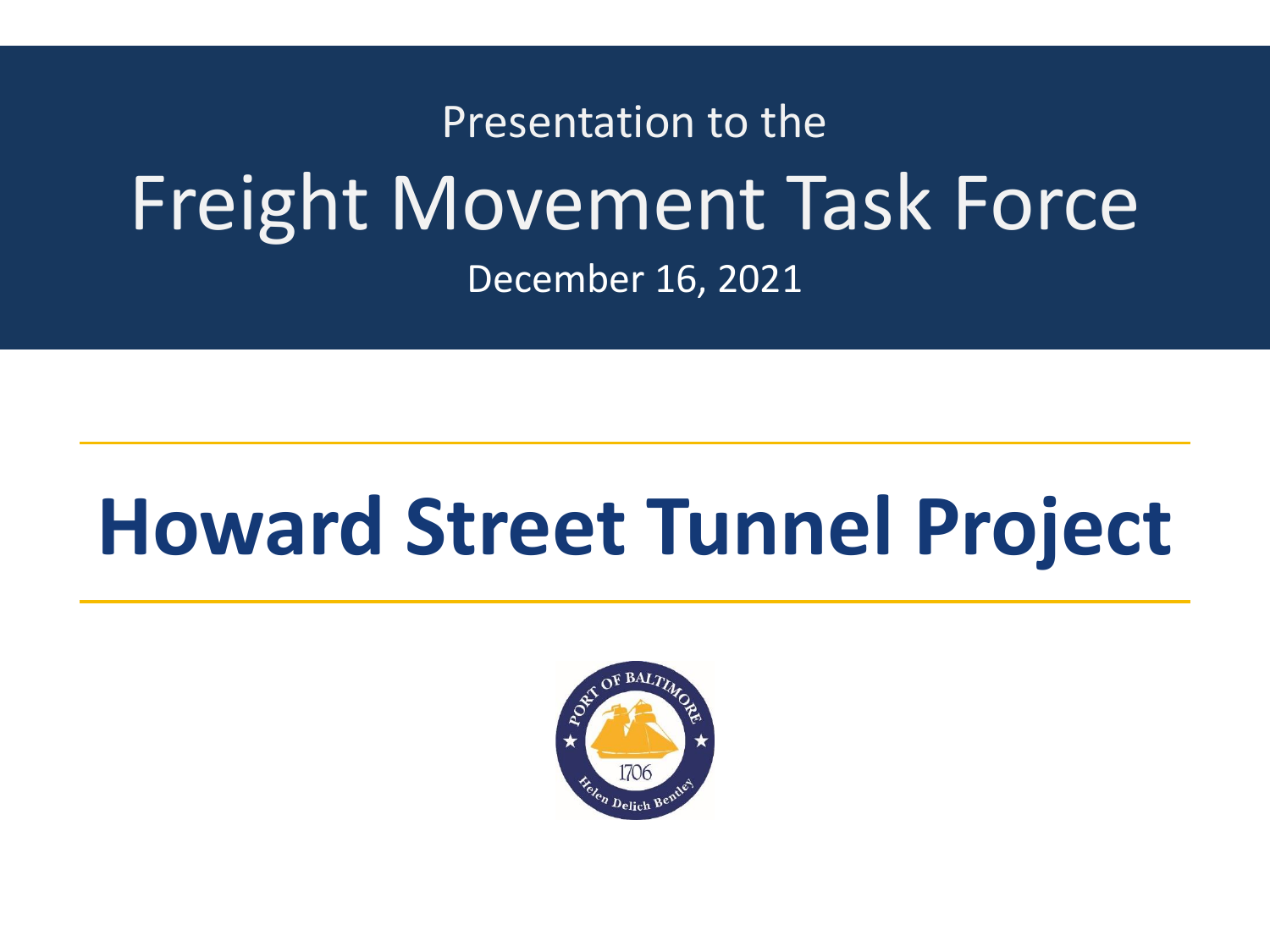

- o **March** Environmental Assessment for NEPA released for 45-day public review and comment period
- o **June** FRA approves a Finding of No Significant Impact (FONSI) to complete the NEPA process
- o **November** Agreements signed, groundbreaking

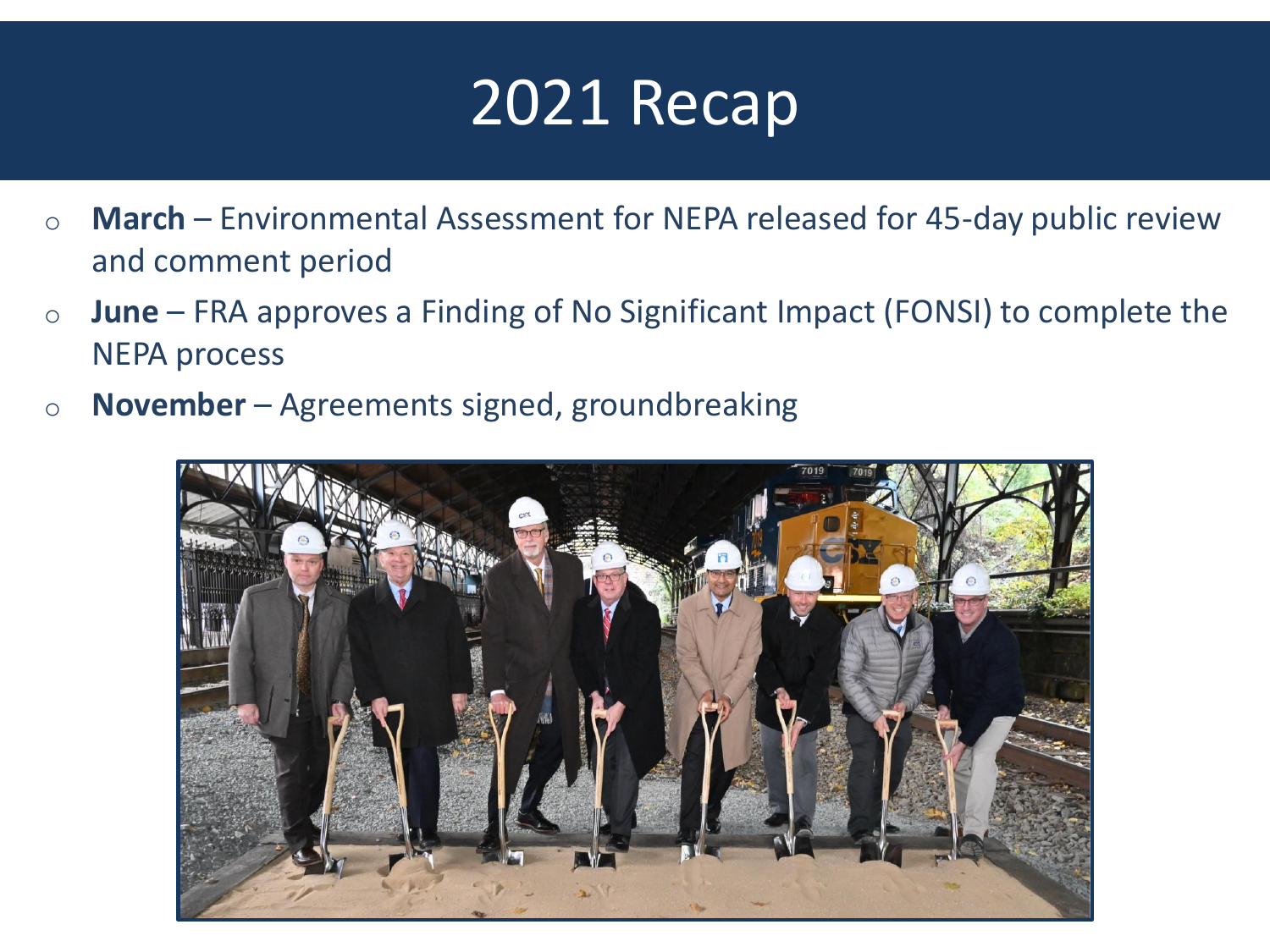# Project Agreements

- Project agreements were signed in November 2021
	- o Cooperative Agreement FRA and MDOT
		- Officially obligates \$125 million INFRA grant to the Project
		- Establishes Project's scope, schedule and budget
	- o Subrecipient and Project Agreement MDOT, MPA and CSX
		- Established CSX's role in the Project
		- Commits the State of Maryland and CSX funding

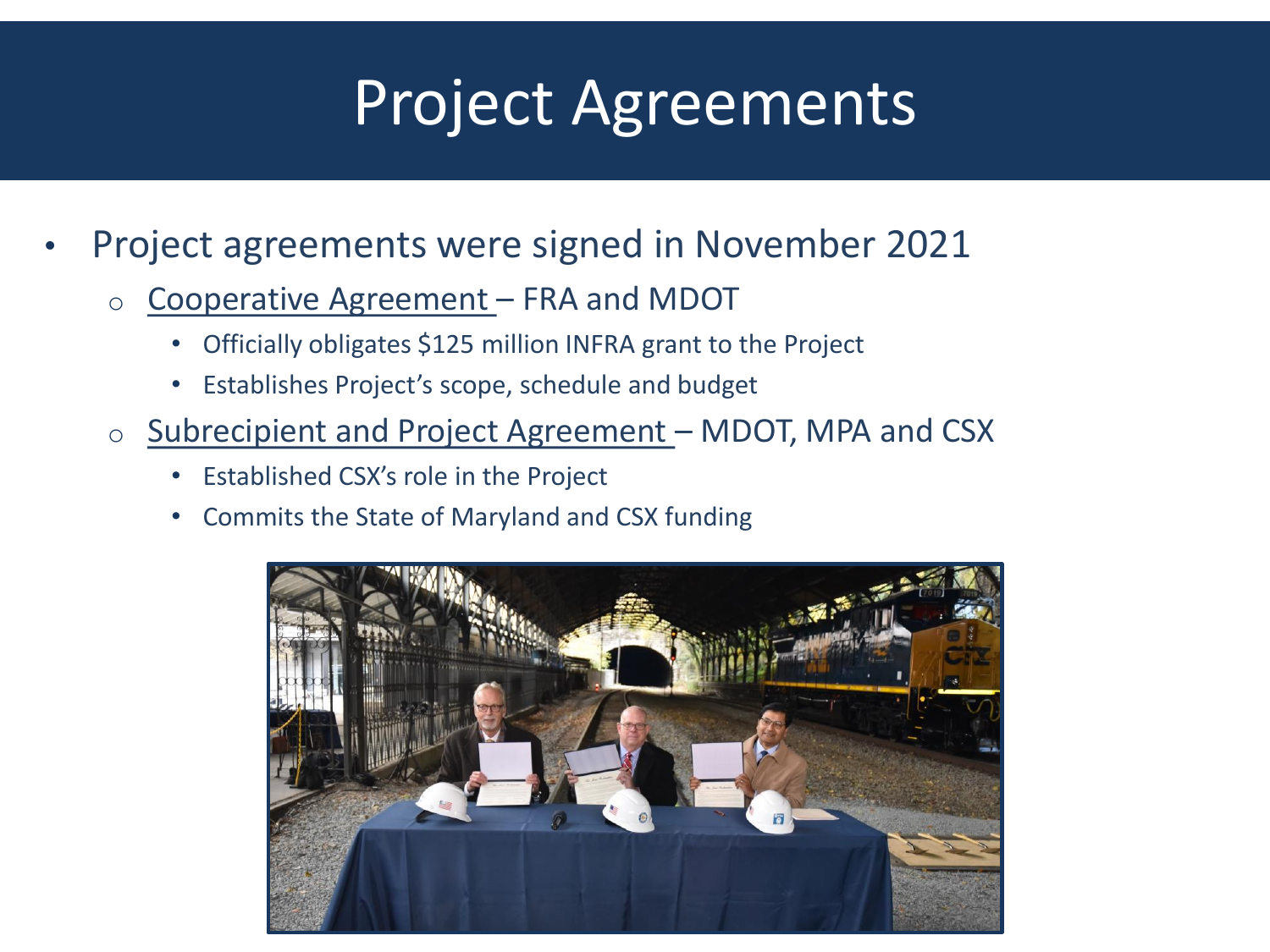# Engineering/Construction Approach

- o The HST Project requires vertical clearance improvement at 22 locations between Baltimore and Philadelphia
- o Due to differences in scope and geographic area, the Project is being broken up into 10 smaller packages for engineering and construction

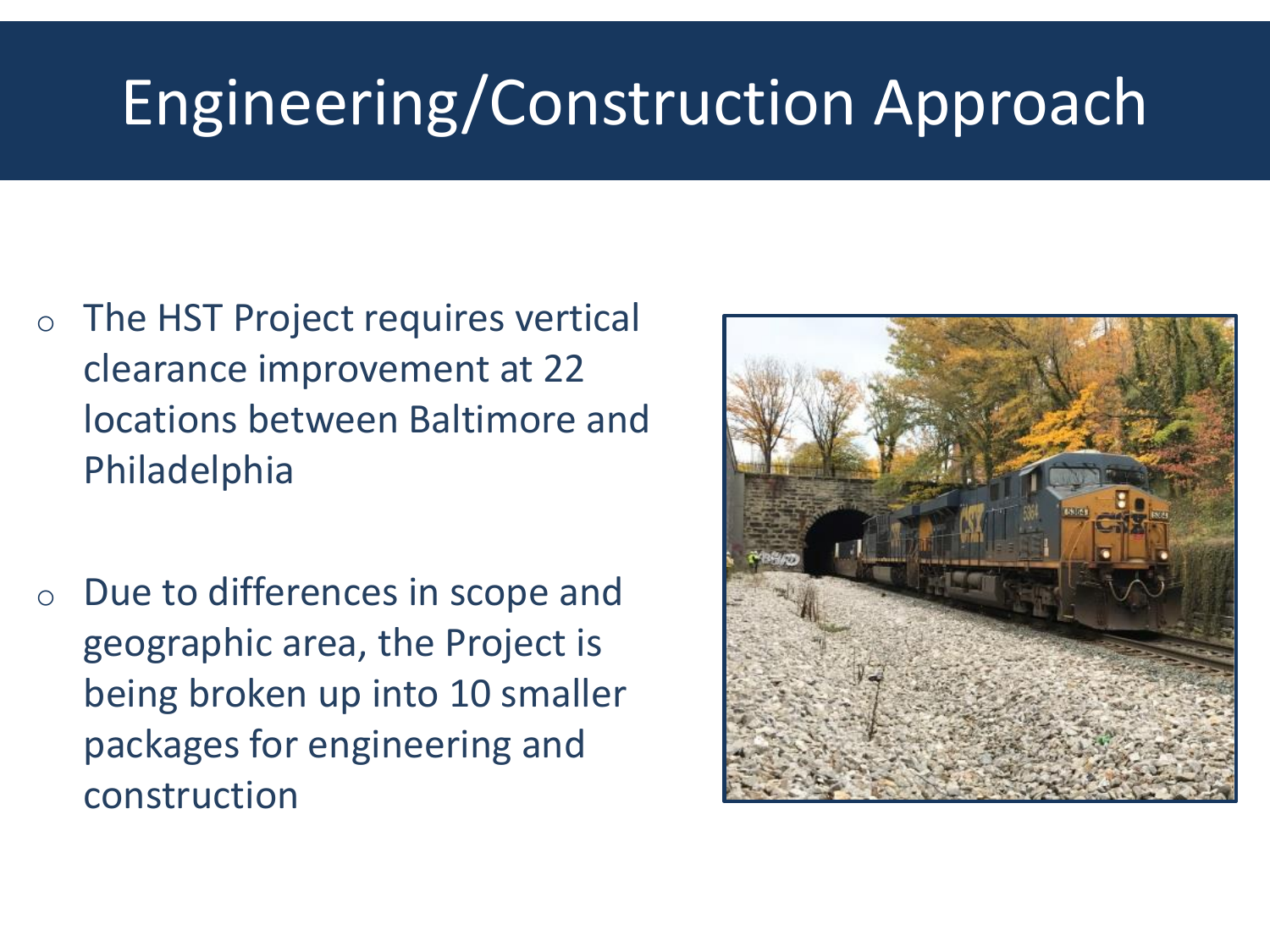#### Current Status and Next Steps

- o Engineering is being finalized and procurements have started to go out
- o Procurement packages will continue to be released on a rolling basis throughout 2022
- o Construction to begin in early 2022 and go through mid-2025